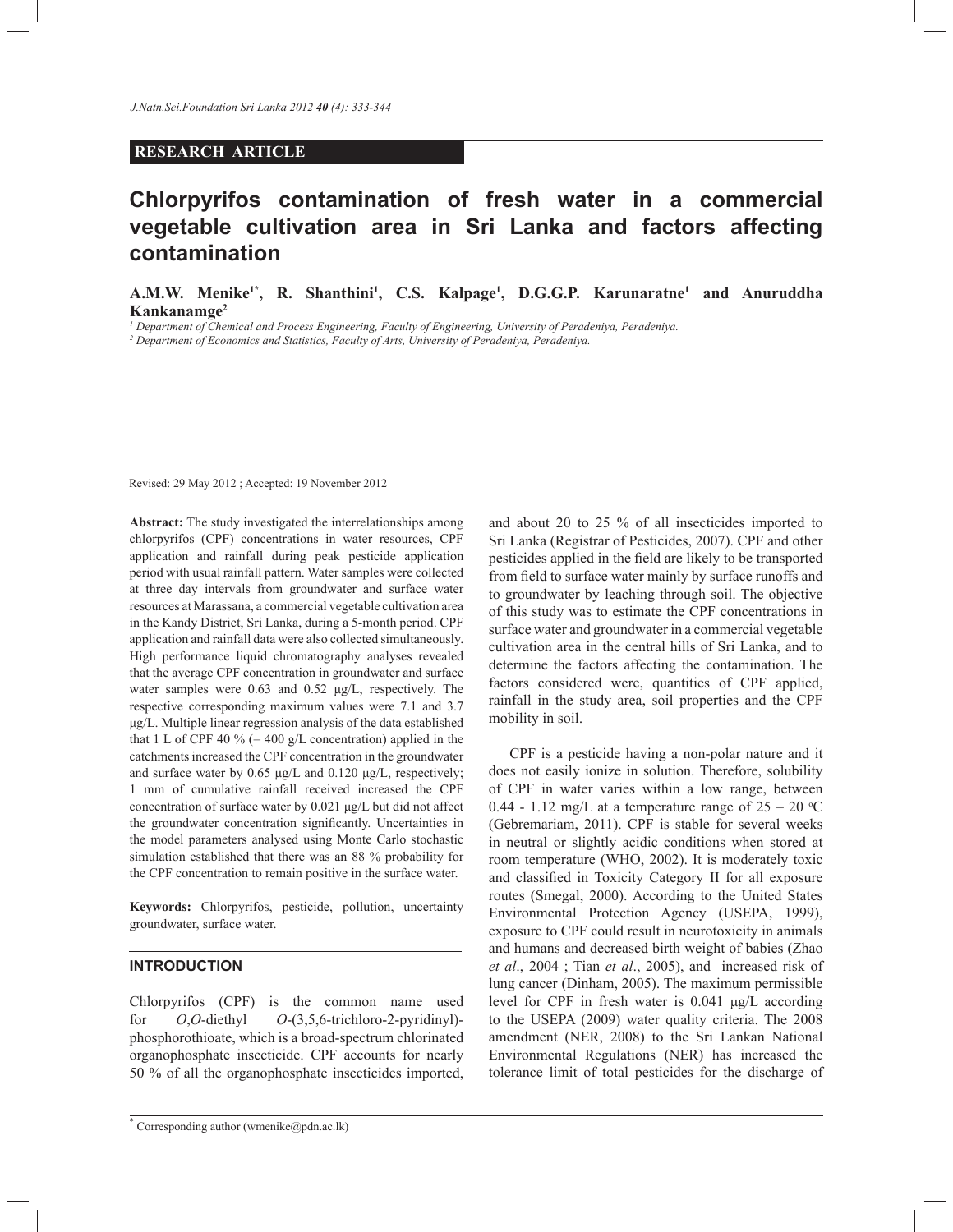effluent into inland surface waters from "undetectable" (NER, 1990) to a maximum of 5 μg/L. The regulation stipulates that such discharged effluent should be diluted by at least eight volumes of clean receiving water, which amounts to  $0.55 \mu g/L$ , the maximum permissible tolerance limit for pesticides in surface water. The permissible levels of CPF for ground water resources are not yet defined.

 CPF has been found at concentrations bound by a maximum of 0.109 μg/L in four out of the 544 water samples collected from irrigation tanks and drinking water sources in the Dry Zone of Sri Lanka (Aponso *et al*., 2002). Water samples collected from a small stream running through a commercially cultivated area in Sri Lanka have been positive for CPF with the maximum of 2.48 μg/L (Menike *et al*., 2007; 2008), which is a many- fold increase above the tolerance limits stated by the Sri Lankan standard (NER, 2008). A number of international research studies have also reported detection of CPF residues in surface water, groundwater and soil (Fenelon & Moore, 1998; Troiano *et al*., 2001; Jergentz *et al*., 2005; Menon *et al*., 2005; Claver *et al*., 2006; Ntow *et al*., 2008; Muhamad *et al*., 2010).

 Although numerous factors affect the pesticide concentrations in ground and surface water bodies, many of these factors such as soil type, stream channel network, land use, and landscape remain almost unchanged over time for a given geographical system. In such cases, changes of pesticide concentrations in surface water and groundwater are primarily dependent on factors such as rainfall, quantities of pesticide application in the catchments, soil properties and pesticide mobility in soil. Rainfall can be used as a proxy for the total amount of surface runoffs and pesticide application represents the source of contamination.

 Mathematical models to predict pesticide occurrence at surface water bodies have been developed based on detailed descriptions of transport processes (Nakano *et al*., 2004; Leu *et al*., 2005). Uncertainties in modelling the complexity of natural systems have been observed to limit the predictive capacity of such models (Leiguo *et al*., 2004). Variations in pesticide concentrations in surface and ground waters with respect to parameters such as rainfall, transport and the amount of pesticide applied, have been established using multiple linear regression analysis (MLR) (Kreuger & Törnqvist, 2008; Sprague & Nowell, 2008).

 A Sri Lankan commercial vegetable cultivation area where CPF is the most widely applied insecticide was chosen for this case study. Water samples were collected from selected surface water and groundwater locations in the study area. CPF concentrations of the water samples were determined using a high performance liquid chromatograph (HPLC). Statistical methodologies like, mean equality test and MLR were then used to analyse the interrelationship among CPF concentration, CPF application and rainfall, and to develop a linear regression model. The model was found to be statistically significant in the case of CPF contamination of surface water. Uncertainties surrounding the developed model were accounted for in the predictions made by a stochastic model developed using the Monte Carlo stochastic simulation procedure (Smith, 2002). In the case of groundwater, no significant statistical relationships were found. The hypothesized cause of groundwater contamination as CPF moving through the soil to reach groundwater was justified by the results (Menike *et al*., 2011).

#### **METHODS AND MATERIALS**

#### **Study area**

Figure 1 shows the schematic of the study area, which is a cultivated field of 35 acres in the catchments of a small stream, called Kiwullinda Oya running through Marassana in the Central Sri Lanka. The geographical coordinates of Marassana are 7° 13' 0" North, 80° 44' 0" East. The area belongs to the mid country Intermediate Zone, which receives an average annual rainfall of 1100 mm, of which, about 65 % is received from the north-east monsoon and the rest from the south-west monsoon (Punyawardhana, 2008).

 The study area was divided into catchments A and B. Catchment A shown in Figure 1, was about 19 acres belonging to 41 farmers. About 65 % of the total land area was cultivated with tomato, 20 % with bitter gourd, snake gourd and loofah, and the other 15 % with cabbage, green chilli and root vegetables. Catchment B, as shown in Figure 1, was about 16 acres belonging to 27 farmers. About 70 % of this area was cultivated with tomato, 15 % with bitter gourd, snake gourd, green chilli and root vegetables, and the other 15 % with cabbage**.**

 Properties of the soil at the area studied (Menike *et al*., 2011) were as follows: the soil structure was sandy clay loam; organic matter content (OM) was 3−3.2 %; P content was  $60 - 150$  ppm; K content was  $160 - 400$  ppm and the soil pH was in the acidic range, the maximum reported value being 6.4.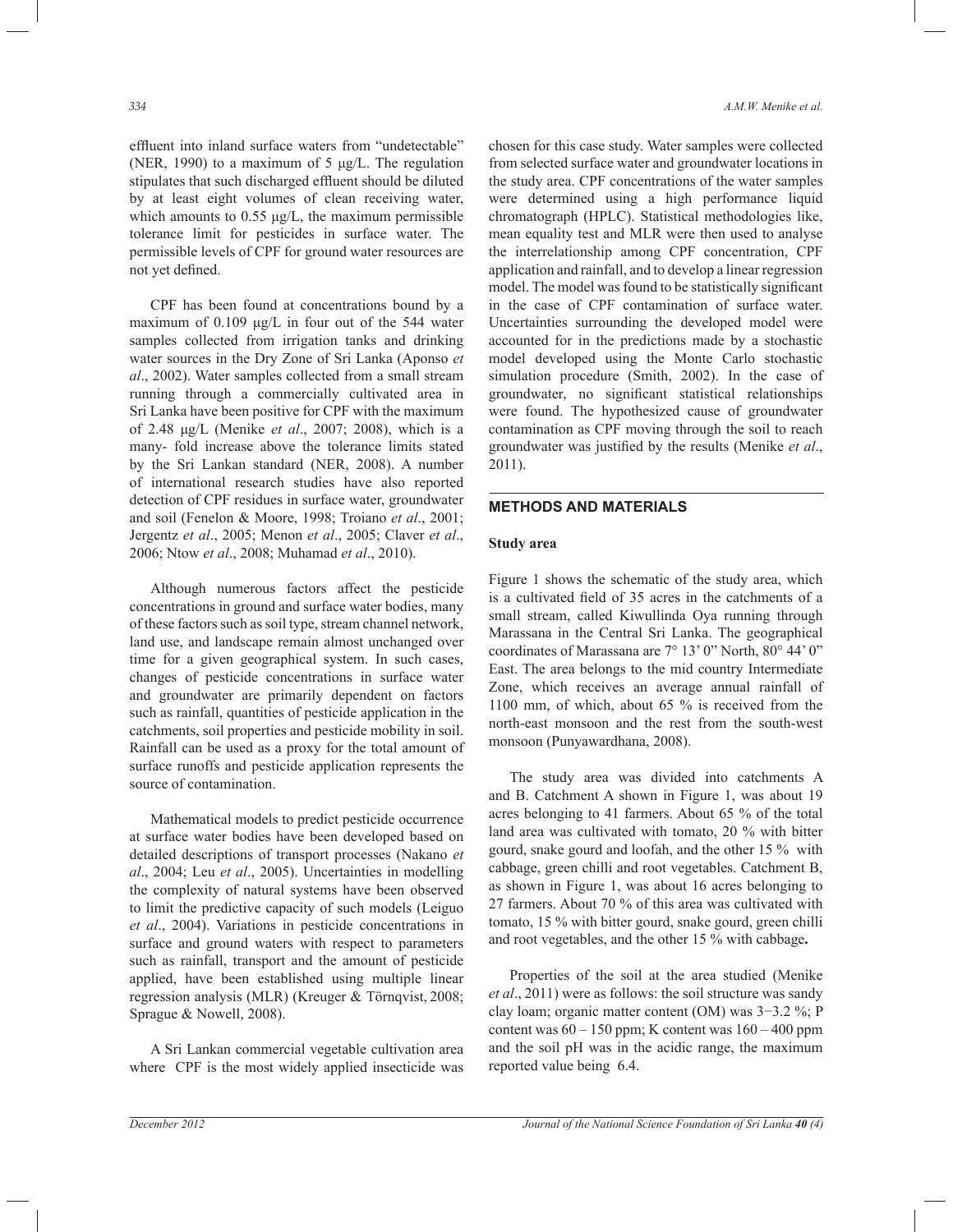

**Figure 1:** Schematic showing the sampling locations in relation to the site selected (not drawn to scale)

#### **Water resources**

Kiwullinda Oya stream was where the surface water resource studied. Water samples were collected at locations  $L_1$  and  $L_2$  in the stream (Figure 1). An irrigation canal (labelled  $C_1$ ) receiving surface runoffs from catchment A merged with the stream just upstream of  $L_1$ . Irrigation canal (labelled  $C_2$ ) situated outside the study area merged with the stream just downstream of  $L_2$ . Even though no irrigation canal merged with the stream in between  $L_1$  and  $L_2$ , there was no hindrance for the surface runoffs from catchment B to reach the stream between  $L_1$ and  $L_2$  (as shown in Figure 1).

 There were two community wells in the study area ( $W_1$  and  $W_2$ ) situated at the lowest elevation in catchment A. Those two wells were selected as the groundwater sources for the study. The irrigation canal  $C<sub>1</sub>$  ran adjacent to the walls of the wells (Figure 1). The depth and cross sectional area of well  $W_1$  measured with 0.05 m accuracy, were 3 m and 2.5 m x 3 m, respectively, and those of  $W_2$  were 2.5 m and 2 m x 3 m, respectively. Both wells were protected with 0.5 m of freeboard to prevent surface runoff water mixing with well water. Water level of the wells reached up to ground level during rainy season and

decreased by 1.5 m from ground level in the drought season.

#### **Sample collection and preparation**

**Water sample collection:** The water samples were collected from  $L_1$ ,  $L_2$ ,  $W_1$  and  $W_2$  at a frequency of once in three days as described by Leiguo *et al*. (2004) during the vegetable cultivation period spanning five months. Water samples were collected in 500 mL amber glass bottles with glass lids, which were cleaned according to the procedure provided by Korth and Foster (1998). Sample collection from all four locations were carried out at about 7.00 am to minimize the mixing of sediments due to farmers' activities.

 The water samples from the stream were collected manually by holding the immersed bottle open at a position within 3 cm deep from the top surface of the water flow. The samples from the wells were collected in bottles using a galvanized bucket. All the water samples were transported to the laboratory situated 40 km away from the research site, within 3 h of sample collection. The samples were stored below  $4 \degree C$  temperature until the time of extraction.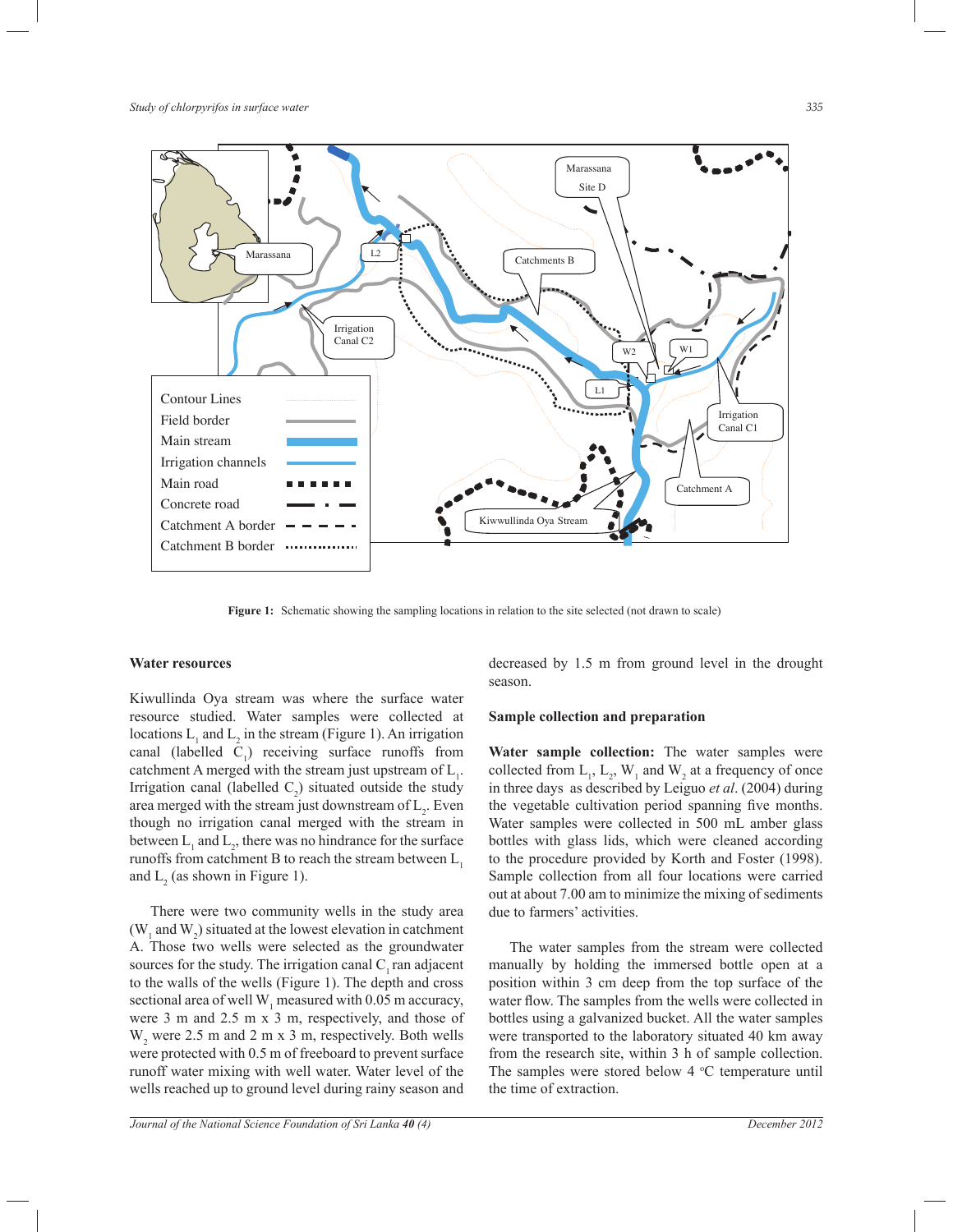**Preparation of water samples:** Sample preparation and analysis of CPF were carried out based on the methodology described by Korth and Foster (1998) and CIPAC Handbook 1C (1985). In this method, water samples from cold storage were equilibrated at room temperature and filtered using a standard code H20261 filter paper into a 1000 mL separating funnels, and 20 mL of HPLC grade dichloromethane (DCM) was added to each separating funnel. Funnels were shaken by inverting 180<sup>0</sup> while releasing the stopper from time to time to release the built up pressure. Shaking was repeated 50 times and the funnels were kept in a rack for 45 min for separation. Once the separation occurred the DCM with CPF at the bottom of the separating funnel was allowed to run into a 50 mL labelled round flask by opening the stopper at the bottom and the whole extraction procedure was repeated thrice. The solvent collected was concentrated and evaporated to dryness. The residue was dissolved in acetonitrile prior to the analysis using HPLC.

#### **Analysis of samples**

**HPLC analysis for CPF:** The sample residues were analysed for the presence of CPF using a HPLC (Agilent HP 1100 series, Chemstation). In this method, a  $C_8$ column (ZORBAX Eclipse XDB-C8;  $4.6 \times 150$  mm, 5 μm) was used for analysis under 62 bar pressure of at a wavelength of 285 nm in variable wavelength detector (VWD). The composition of the mobile phase was 60 % v/v HPLC grade acetonitrile, 39.5 % v/v deionised water and 0.5 % v/v HPLC grade acetic acid at a constant flow rate of 1 mL/min. A 20 µL aliquot of the sample was manually injected at a temperature of 25 °C. The HPLC run time was 20 min and the peak due to CPF on the chromatogram was identified at a retention time of 15.25  $\pm$  0.30 min.

**Quality control:** Quantification of CPF was carried out using a calibration curve that was developed by injecting triplicates of 13 different concentration levels of CPF standards ranging between 0.0 and 700 µgL<sup>-1</sup>. Linear relationships between the ratios of the peak area and the corresponding concentrations were observed with a correlation coefficient of 0.99, and a slope of 0.024. These values agree with the guidelines provided by Bassett *et al*. (2000). Coefficients of the linear regression were used in the respective conversion. The minimum level of detection of CPF was 0.001 μg/L, established according to the method described by Bassett *et al*. (2000). The repeatability (precision) is usually expressed as the relative standard deviation (RSD). The precision in terms of repeatability was obtained by carrying out the extraction and analysis of 12 different fortified samples.

Each extract was injected three times. The RSD obtained for these values were shown to be  $\leq$  20 % and was acceptable according to the recommendations of Bassett *et al*. (2000).

#### **Data collection**

**CPF application data collection:** Names of the farmers at the research site and the area cultivated by each of them were collected from the Cultivation Officer at Marassana. The type of crop cultivated, the cultivation period and the usage of pesticides were collected from the farmers themselves by meeting on a regular basis. Names of the pesticides applied, amounts of each pesticide applied and the reason for the application were meticulously collected from the farmers on an individual basis.

 From the pesticide information collected, CPF (at 40 %) (commercially available formulation, 40 % w/v of CPF) application data were summed up separately in each catchment. The farmers used 10 L of water to dilute 28 mL or more of CPF (at 40 %), and hence the minimum spraying concentration of CPF was found to be 1.12 g/L. It was observed that those who selected CPF for insect control applied CPF at regular time intervals, and these intervals may change according to the crop cultivated on each land.

**Rainfall data collection:** Rainfall data were collected *in-situ* using a rain gauge prepared according to Wrage *et al.* (1994). The least count of the rain gauge was 1 mm. The total rainfall received at Marassana area during the study period was 350 mm, which is a relatively low value.

**Auxiliary data collection:** During the interviews with the farmers, information on safety precautions taken during pesticide application, modes of equipment handling, any related health hazards and chronic illnesses experienced by them were gathered. Atmospheric and wet bulb temperatures ( $\degree$ C) and stream water flow rates (m<sup>3</sup>/s) up to three decimal figures (using a current meter, ATOT Pro.No. 03) were measured on a regular basis.

## **Statistical analysis**

CPF concentration in the surface water was assessed by examining the summary statistics of the data collected at the two locations in the stream,  $L_1$  and  $L_2$ . Similarly, CPF concentration in the groundwater was assessed by examining the summary statistics of the data collected at the two wells,  $W_1$  and  $W_2$ . The eqality of means of CPF concentration at the two locations of surface water as well as at the two wells were tested using analysis of variance (ANOVA).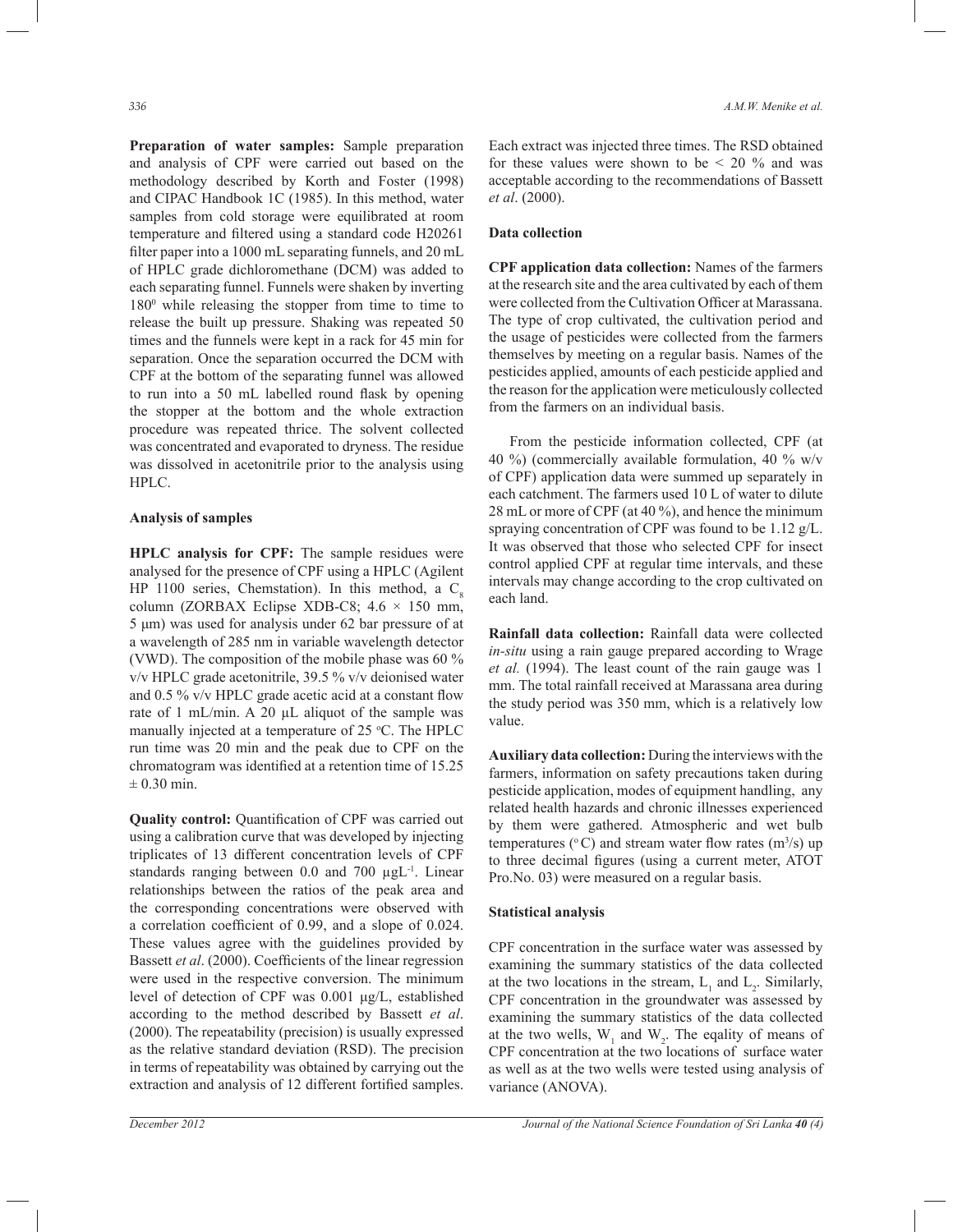*Study of chlorpyrifos in surface water 337*

The pesticide concentration in water has been modelled as a function of a variety of explanatory variables using MLR by several researchers (Törnqvist, 1998; Barbash *et al*., 2001; Muller *et al*., 2002; Kreuger & Sprague *et al*., 2007). A similar procedure was followed in this study and the following MLR model was used:

$$
C_i = \beta_0 + \beta_1 R_i + \beta_2 P_i + \varepsilon_i \tag{1}
$$

where  $i=1..N$  (N= sample size), C denotes the CPF concentration  $(\mu g/L)$  in surface water (or in groundwater), *R* denotes the cumulative rainfall between sampling (mm),  $P_t$  denotes the cumulative CPF application between sampling (L), and  $\beta_0$ ,  $\beta_1$  and  $\beta_2$  are parameters to be estimated. Random error term ε is assumed to be normally distributed with a zero mean and a constant variance  $\sigma^2$  ( $\varepsilon \sim N(0, \sigma^2)$ ).

 Applicability of the above model should be restricted to the peak pesticide application period with usual rainfall pattern, since the data used to estimate the parameters of the model were collected under such conditions. During the peak pesticide application period, it is highly probable that *P* is non zero for a prolonged period of time.

#### **Uncertainty analysis**

In view of the limited number of data used in the statistical analysis, it was highly likely that the estimates of the parameters  $\beta_{0}$ ,  $\beta_{1}$  and  $\beta_{2}$  of equation 1 be different from the true parameters. Therefore, CPF concentrations predicted using the estimated regression equation would be subjected to uncertainties. Moreover, rainfall and pesticide applications in the field could vary in different situations. Uncertainties in the estimated parameters and the input variables of the model were transformed as a probability distribution of the CPF concentration using a Monte Carlo stochastic simulation procedure (Smith, 2002) as follows:

Step 1: Normal distribution having the estimated mean (μ) and the estimated standard deviation (σ) of a chosen parameter was used to describe the uncertainty in the said parameter, and was denoted by  $N(\mu, \sigma)$ .

Step 2: Input variables were described by normal distributions having respective mean and standard deviation (σ) tabulated in Table 1.

Step 3: Numerical values of the parameters and variables were generated randomly from the chosen normal distributions. In this study, 10,000 possible values were generated for each parameter.

Step 4: Randomly generated parameters and input variables were used in the model to simulate CPF concentration.

Step 5: The simulated CPF concentration would describe a probability distribution, from which the degree of confidence in the CPF concentration in the surface water (or groundwater) was assessed.

## **RESULTS AND DISCUSSION**

Table 1 provides summary statistics of the CPF concentration data, CPF applications and rainfall. There were 38 observations for each variable listed in Table 1, with minimum values being zeroes in all cases, except in one case where the value is almost close to zero.

 In case of surface water contamination, maximum CPF concentrations were recorded as 3.71 µg/L and 2.154  $\mu$ g/L at L<sub>1</sub> and L<sub>2</sub> respectively. It is of interest that these maximum concentrations were recorded on the same day  $[22<sup>nd</sup>$  of May, see Figure 2 (a)]. The corresponding cumulative rainfall between two consecutive samplings was 70 mm (the second largest rainfall recorded during the study period). The corresponding cumulative CPF applications between samplings were 0.896 L and 0.140 L at catchments A and B, respectively.

 In case of groundwater contamination, maximum CPF concentrations were recorded as 7.089 µg/L and 3.250  $\mu$ g/L at W<sub>1</sub> and W<sub>2</sub> respectively, which were recorded on the same day  $[18<sup>th</sup>$  June, see Figure 2(b)]. The corresponding cumulative CPF application between two consecutive samplings in catchment A was 3.584 L, which was the maximum recorded CPF application (Table 1). It must be noted that there was no rain at the catchments since the 10<sup>th</sup> of June. It was therefore probable that the CPF applied could not have been washed off into the surface water sources, and may have leached through the soil from irrigated water to the groundwater.

 The lower bound of the mean and median of the CPF concentrations tabulated in Table 1 being 0.205 µg/L (corresponding to  $W_2$ ) clearly demonstrated that the surface water and groundwater were indeed contaminated by CPF during the period of sample collection. Moreover, it could be said with 75 % confidence that CPF concentrations lay in the range bounded by the values corresponding to 12.5 and 87.5 percentiles (tabulated in Table 1). Thus, it could be concluded with 75 % confidence that, during the period of the study, CPF concentration varied in the range  $0.111-1.023 \mu g/L$  at  $L_1$ ,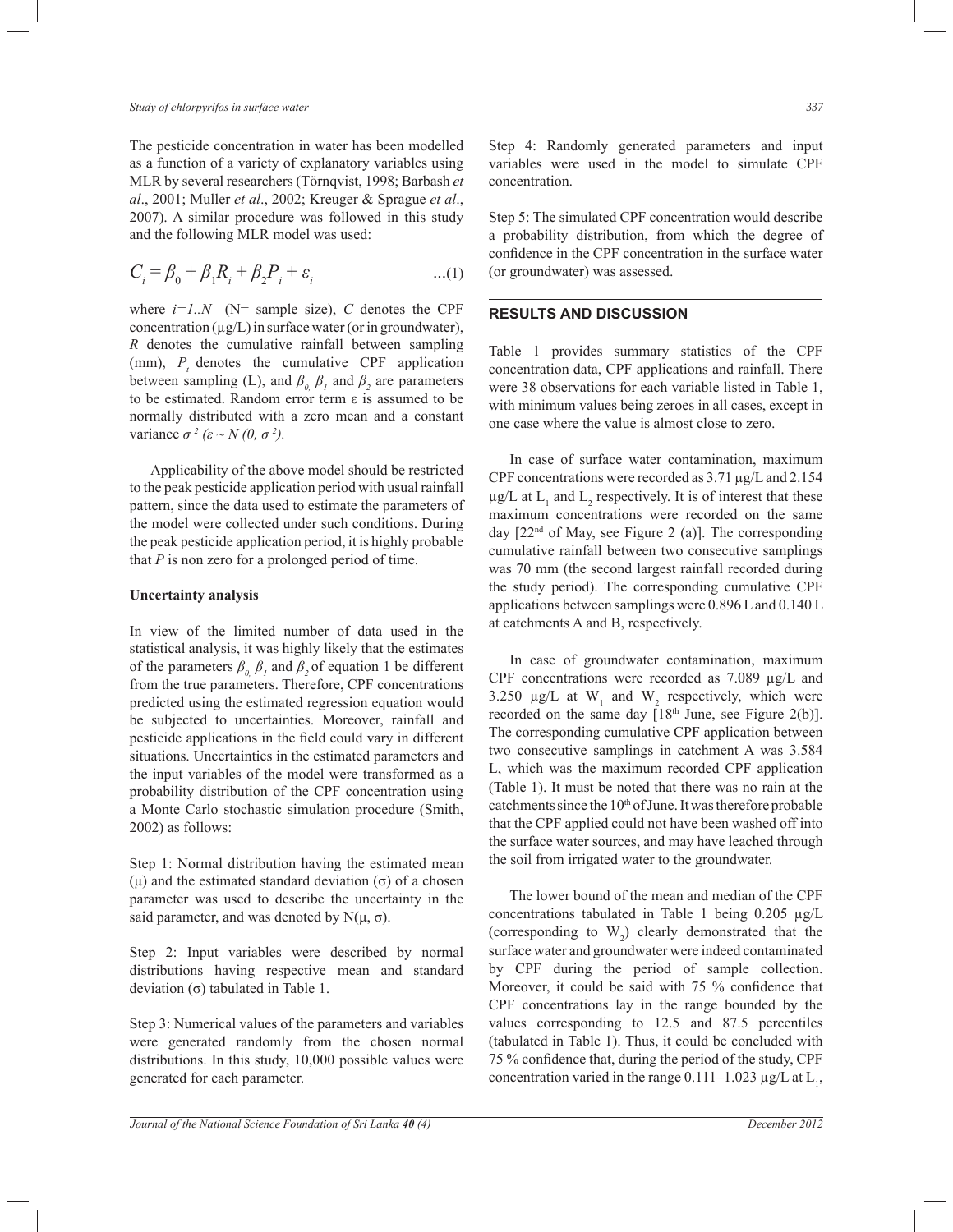| Statistic                     | $(\mu g/L)$ | CPF concentration in water |         |       |              | CPF application in<br>catchments (L) |              |
|-------------------------------|-------------|----------------------------|---------|-------|--------------|--------------------------------------|--------------|
|                               | $L_{1}$     | $L_{2}$                    | $W_{1}$ | W,    | $\mathsf{A}$ | B                                    |              |
| <b>Observations</b>           | 38          | 38                         | 38      | 38    | 38           | 38                                   | 38           |
| Minimum                       | 0.020       | 0.000                      | 0.000   | 0.000 | 0.000        | 0.000                                | $\mathbf{0}$ |
| Maximum                       | 3.710       | 2.154                      | 7.089   | 3.250 | 3.584        | 1.484                                | 86           |
| Mean                          | 0.588       | 0.453                      | 0.695   | 0.565 | 0.908        | 0.404                                | 10           |
| Std. dev.                     | 0.668       | 0.486                      | 1.180   | 0.783 | 0.884        | 0.359                                | 20           |
| Median                        | 0.390       | 0.212                      | 0.412   | 0.205 | 0.560        | 0.338                                | $\theta$     |
| Sum                           |             |                            |         |       | 34.5         | 15.4                                 | 377          |
| $12.5th$ percentile           | 0.111       | 0.095                      | 0.035   | 0.030 | 0.000        | 0.000                                | $\Omega$     |
| 87.5 <sup>th</sup> percentile | 1.023       | 0.959                      | 1.252   | 1.170 | 2.016        | 0.812                                | 31           |
| $25th$ percentile             | 0.191       | 0.124                      | 0.102   | 0.090 | 0.224        | 0.084                                | $\theta$     |
| $75th$ percentile             | 0.691       | 0.702                      | 0.723   | 0.690 | 1.512        | 0.616                                | 12           |

**Table 1:** Summary statistics of CPF concentrations, CPF applications and rainfall data

Note: Symbols  $L_1$  and  $L_2$  stand for fresh water sampling locations,  $W_1$  and  $W_2$  for groundwater sampling locations. Symbols A and B represent catchments A and B, respectively.



**Figure 2:** Variations of CPF concentrations (a) surface water and (b) ground water

 $0.095 - 0.959$  μg/L at L<sub>2</sub>,  $0.035 - 1.252$  μg/L at W<sub>1</sub> and  $0.030 - 1.170 \text{ }\mu\text{g/L}$  at W<sub>2</sub>. The respective ranges at 50 % confidence were 0.191 − 0.691, 0.124 – 0.702, 0.102  $_{2}$ es at  $_{50}$ 

 $-0.723$  and  $0.090 - 0.690$ . CPF contamination of the surface water and groundwater during the study period was therefore established.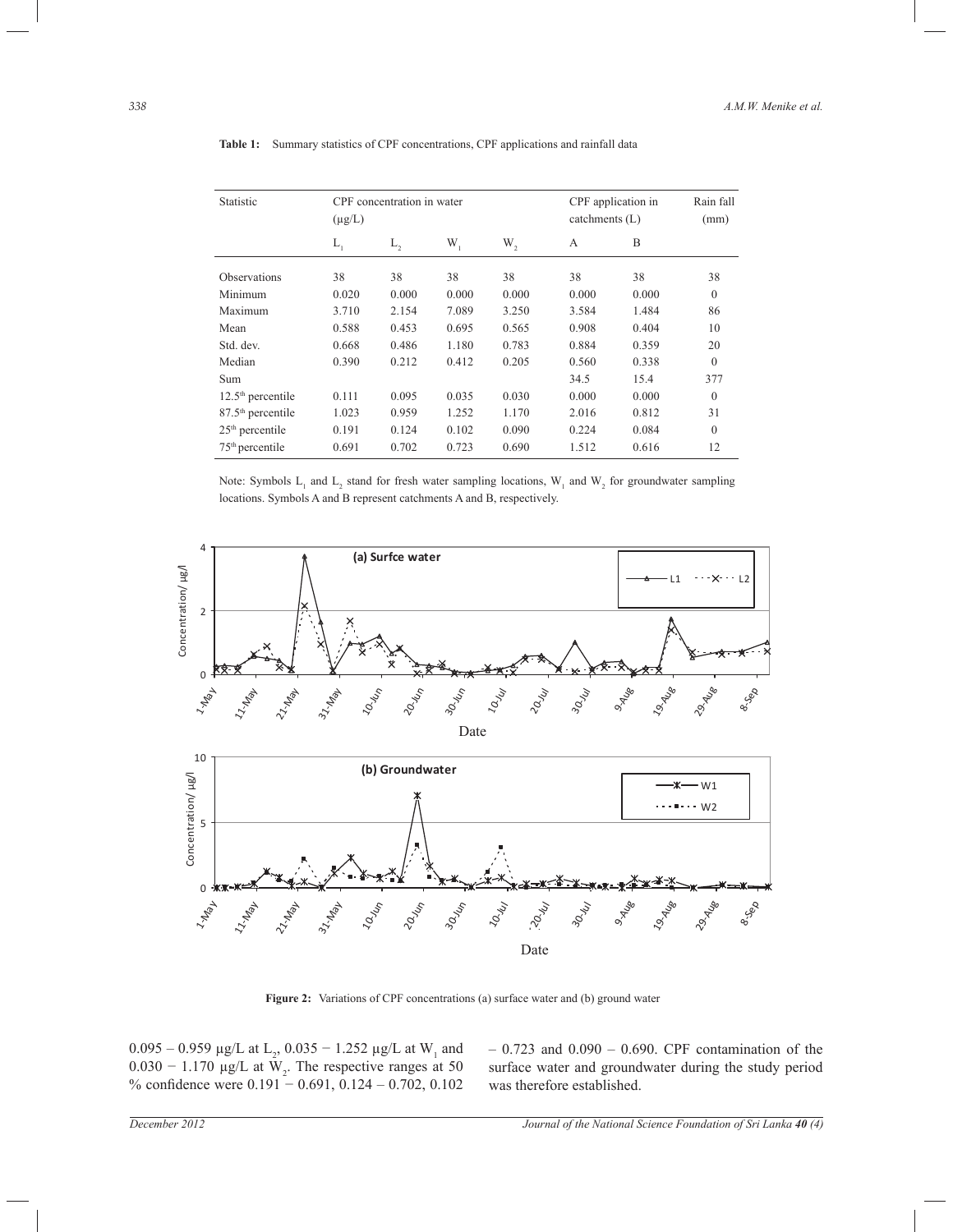Summary statistics of CPF application (Table 1) shows that the CPF application in catchment A was nearly as twice as that of catchment B. Total application weight of CPF in catchment A was 14 kg, and in catchment B was 6.5 kg, applied at concentration of 1.12 g/L. Mean and median values of CPF applications provided evidence to the steadiness of CPF applications during the period of study. The maximum cumulative rainfall in the catchments between samplings was recorded as 86 mm, and the total rainfall during the study period was 377 mm. The mean rainfall was 10 mm, modal value of rainfall was zero, and rainfall was below 31 mm even at a 75 % confidence level. All these observations indicate the period of study was a relatively dry one.

**Table 2:** Test results for equality of means between CPF concentration series

| Data series compared                  | <b>ANOVA F-test</b><br>statistics | Probability |
|---------------------------------------|-----------------------------------|-------------|
| CPF concentrations at $L_1$ and $L_2$ | 1.01                              | 0.319       |
| CPF concentrations at W, and W,       | 0.32                              | 0.574       |

Note: Symbols used are same as in Table 1

Table 2 shows the results of the tests for equality of means between CPF concentration series, obtained using the package StatTools™. In the case of CPF concentrations of surface water and groundwater, ANOVA statistics were 1.01 and 0.32, respectively, and the corresponding probability values were above 0.3. Therefore, there was no statistical evidence to conclude that CPF concentrations differ across the two locations of the surface water (or of the groundwater). Therefore, the CPF concentrations at the two locations of surface water were considered together in the regression analysis reported below. The same procedure was followed with the CPF concentrations at the two locations of groundwater.

## **CPF in surface water**

**Regression model:** In the tabular data used for estimating the parameters of equation 1, CPF concentrations at  $L<sub>1</sub>$ were listed against corresponding cumulative rainfall and CPF application in catchment A. CPF concentrations at  $L<sub>2</sub>$  were listed against corresponding cumulative rainfall and CPF application in catchment B. Regression result obtained with StatTools™ is given below:

$$
C_s = 0.2299^{**} + 0.0213^{***} + R + 0.1202 P_t^*
$$
...(2)

where  $C_s$  represents CPF concentration in surface water, standard errors are given within the square brackets below the respective parameters, and symbols \*\*\*\*, \*\* and \* denote p value being less than 0.0001, 0.01 and 0.1, respectively.

 Regression statistics corresponding to equation 2 were  $R^2 = 0.50$ , adjusted  $R^2 = 0.49$ , standard error of estimate  $= 0.4184$ , and  $F$ -ratio  $= 36.6$  and probability (F-statistic) < 0.0001, hence the above model could be considered statistically significant in an overall sense. Adjusted *R* 2 being 0.49 revealed that 49 % of the variability in the CPF concentration in surface water was explained by rainfall and CPF application. It was noteworthy that the multiple *R* value, the correlation between the actual and fitted CPF concentrations was 71 %. The estimated parameters of equation 2 revealed that 1 mm of cumulative rainfall received in the catchments could cause a 0.021 μg/L increase of CPF concentration in the surface water by holding the other variables constant. The *P* variable measures the cumulative amount of CPF applications. The results indicate that 1 L of CPF (40 %) applied (400g of CPF) in the catchments (cultivation area) during previous three days could cause 0.120 μg/L increase of CPF concentration in the surface water, when the other variables are held constant, provided CPF applications and rainfall followed similar patterns as the one reported in this study.

 As the pesticide application variable in equation 2 was significant only at 90 % confidence and the rainfall variable is highly significant at 99.99 %, this result appears a little uncharacteristic since CPF application is the main variable, which initiates the contamination.  $P_t$  is the current cumulative pesticide application (i.e., pesticides applied during previous  $2<sup>nd</sup>$  day to  $4<sup>th</sup>$  day). The base model was modified by adding the first lag value of  $P_t$ ; pesticides applied during previous 5<sup>th</sup> day to 7<sup>th</sup>day  $(P_{t-1})$  and second lag value of  $P_t$ ; pesticides applied during previous 8<sup>th</sup> day to 10<sup>th</sup> day (P<sub>t-2</sub>), while keeping Pt in the model. The comparison of the regression statistics of the base model and modified model are shown in Table 3.

 The *F-*ratio of the modified model is 23 with a probability (F-statistic)  $\leq 0.0001$ ; hence the model is statistically significant in an overall sense and therefore the model may be accepted. The  $R^2$  value and the adjusted R<sup>2</sup>value have increased up to 0.57 and 0.55, respectively. Accordingly a 55 % of variability of CPF in surface water is described by the variables included in the model. Schwarz criterion is less than that of the base model as shown in Table 3. The multiple R value, the correlation between actual value and the fitted value of the modified model is 74 %, higher than the said value of the base model.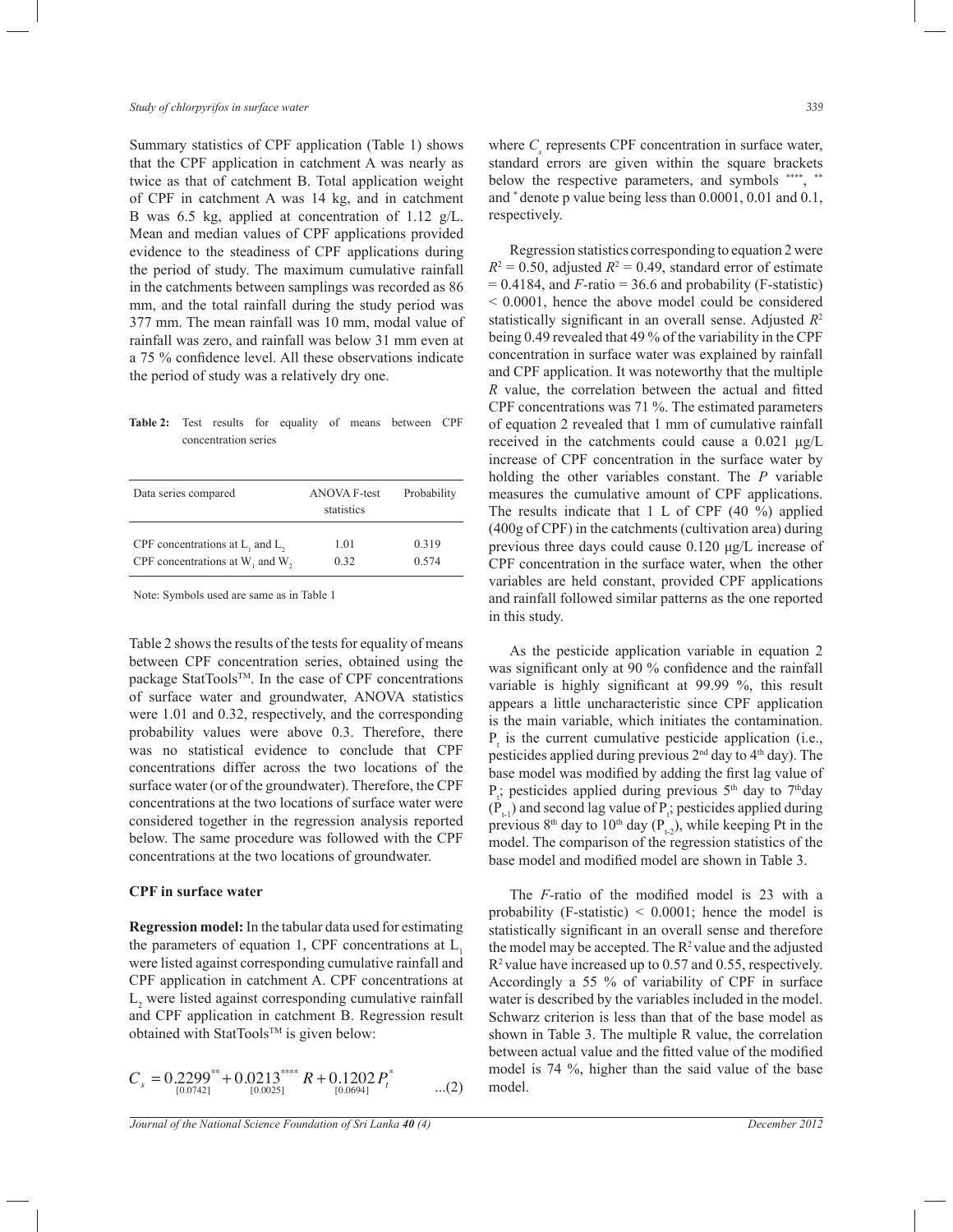| Model parameters               | Base model          | Modified model        |
|--------------------------------|---------------------|-----------------------|
| $P_{t}$                        | $0.12*$             | 0.055                 |
|                                | $(p = 0.08)$        | $(p = 0.42)$          |
| $\mathbf{P}_{_{t-1}}$          |                     | 0.098                 |
|                                |                     | $(p = 0.14)$          |
| $P_{t-2}$                      |                     | $0.183***$            |
|                                |                     | $(p = 0.0089)$        |
| R                              | $0.021***$          | $0.021***$            |
|                                | $(p = 0.0000)$      | $(p = 0.0000)$        |
| $\beta_{\scriptscriptstyle 0}$ | $0.229***$          | 0.082                 |
|                                | $(p = 0.002)$       | $(p = 0.3313)$        |
| $R^2$ value                    | 0.5                 | 0.57                  |
| Adjusted $\mathbb{R}^2$ value  | 0.49                | 0.55                  |
| F-statistic                    | 36.629              | 23.109                |
| Prob. (F-statistic)            | 0.00000             | 0.00000               |
| Schwarz criterion              | 1.238               | 1.212                 |
| Standard error                 | 0.4184              | 0.3972                |
| p-value < 0.0001               | $p$ -value $< 0.01$ | $p$ -value $\leq 0.1$ |

**Table 3:** Comparison of regression statistics of the base model and the modified model of surface water

The second lag value of cumulative pesticide application  $(P_{t-2})$  is significant at  $p < 0.001$ . This  $(P_{t-2})$  shows an effect on CPF concentration of surface water at 99 % confidence level, while holding the other parameters constant. The rainfall (R) variable is highly significant at p *<* 0.0001 and shows an effect on CPF concentration of surface water at 99.99 % confidence level when the other variables are held constant. According to the above criteria, it is clear that the modified model provides better prediction of CPF concentration of water in an overall sense.

 The modified regression model shows that even when there is no current cumulative application of CPF, the CPF levels at the catchment will not become zero. The rainfall, provides a transport medium to the leftover CPF at the catchment to reach water resources thus becoming the most significant variable explaining the CPF contamination of surface water. Moreover, it is interesting to see that the intercept  $\beta_0$  is significant at 99 % confidence level in the base model and has become insignificant in modified model with a diminished value. This implies that in the base model,  $β_0$  might be representing omitted variables in the model. In the modified model,  $\beta_0$  is insignificant and the SIC value is lower, which indicates that it is a better fit than the base model.

It must be noted that the rainfall variable was associated with a p value  $\leq 0.0001$ , which means that the said parameter was statistically significant at 99.99 % level of confidence. The second lag value of CPF application was also significant at 99 % level of confidence. A number of previous studies (Leiguo *et al*., 2004; Ntow *et al.*, 2008) also have established that rainfall and pesticides application has an impact on the pesticides concentration in surface water. This study demonstrated that the quantities of pesticides used in the catchment area and rainfall were the most important estimators of the level and amount of pesticides occurring in the stream. High confidence level of the rainfall parameter was to be expected since rainfall could have a direct impact on CPF concentration in surface water. The following mechanism is suggested: Part of the CPF applied to the vegetable crops could fall directly on the soil surface, and in the absence of rainfall, it would remain in the soil for a period of time as the half-life of CPF is about 10 to 120 days (Singh, 2003). Since the soil at the site was sandy clay loam, having 45 to 80 % sand, and the organic matter content of the soil was as low as 3.0- 3.2 % affinity of CPF to soil is poor at the studied site (Chai *et al*., 2009; Menike *et al*., 2011). Therefore, in the event of rainfall, CPF could easily be carried over to the stream, either *via* the runoff or through leaching despite the low solubility for CPF in water. Even in the case of CPF adsorbed in soil, presence of water after a rainfall could cause desorption of CPF, and the runoffs may take CPF to the nearest surface water source. Further, the soil itself may be carried to the surface water sources by the surface runoffs at high rainfall intensities.

 CPF application variable in the 2 models described above were statistically significant only at a low level of confidence compared to rainfall. This is to be expected since CPF applied on the field needed a carrier, such as rainfall, to take the CPF to the surface water. The period of study was relatively dry and the results of MLR are acceptable according to the CPF transport mechanism described above.

**Uncertainty analysis:** Even though the regression model given by equation 2 could be considered reasonable in describing the interrelationship among CPF concentration in the surface water, CPF application and rainfall, it was probable that the estimated parameters were different from the true parameters. Moreover, the input parameters could also be considered to possess uncertainty. Thus the said model was subjected to the uncertainty analysis outlined previously.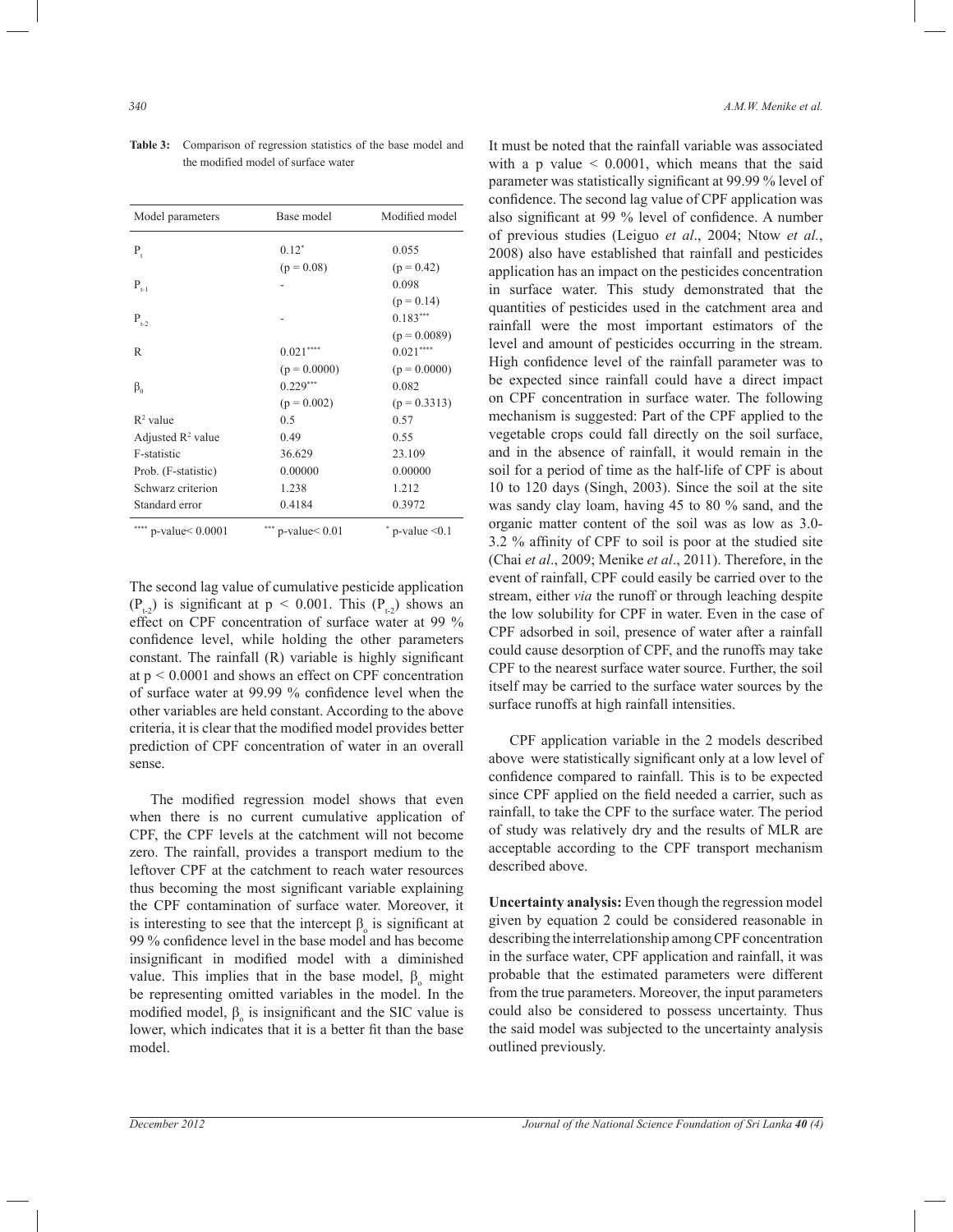Equation 2 provided the mean and the standard deviation of the rainfall parameter as 0.0213 and 0.0025, respectively, and those of the CPF application parameter as 0.1202 and 0.0694, respectively. The mean and standard deviation of the intercept were given by 0.2299 and 0.0742, respectively. In the uncertainty analysis carried out, rainfall parameter, CPF application parameter and the intercept were therefore considered being described by the random distributions N(0.0213, 0.0025), N(0.1202, 0.0694) and N(0.2299, 0.0742), respectively. The input data on rainfall and CPF applications were described by the random distributions  $N(10, 20)$  and  $N(0.6559, 1)$ 0.7164), respectively.

 Using the said normal distributions, 10,000 possible values were randomly generated for each parameter, intercept and input variables, which were then used in the linear model (similar to equation 2) to simulate CPF concentrations. Results of the Monte Carlo stochastic simulation obtained using @RISK are shown in Figure 3.



**Figure 3:** Probability distribution of the simulated CPF concentration in the surface water

The left most delimiter (or grey vertical line overlaying the histogram) was at the  $12<sup>th</sup>$  percentile (marked by 12 %) having the *x* value less than or equal to zero. This means that there is a 12 % probability that the CPF concentration in the surface water was zero (since it cannot be negative). The rightmost delimiter was at the 86th percentile (marked by 86 %) having the *x* value less than or equal to unity, hence there was a 14 % probability that the CPF concentration in the surface water was above 1 μg/L. Therefore, the probability of CPF concentration of surface water lying between 0 and 1 μg/L was 74 %.

 The analysis carried out above with @RISK showed that there was a 50 % probability for CPF concentration in the surface water to be between 0.221 and 0.822 μg/L, with the mean CPF concentration being 0.522 μg/L. Therefore, the mean value of CPF concentration of surface water did not exceed the maximum permissible level of (0.55 μg/L) total pesticides (NER, 2008) at a 50 % probability. The mean value of CPF concentration of surface water was higher than the maximum permissible level (0.041 μg/L) for CPF in fresh water according to the USEPA (2009) water quality criteria.

# **CPF in groundwater**

**Regression model:** Since the results of Table 2 showed that CPF concentrations in the groundwater did not have a statistically significant difference across the two locations, they were considered together in estimating the parameters in equation 1. The rainfall remained the same for the two locations. Since both wells were situated in catchment A (see Figure 1), CPF application data also remained the same as that of catchment A. Regression result obtained with StatTools<sup>TM</sup> is given below:

$$
C_g = 0.0226 + 0.0016 R + 0.6508 P^{****}_{[0.1130]} \n_{A}^{0.0567} \n_{C}^{0.0130}
$$

where  $C_g$  represents CPF concentration in groundwater, subscript <sub>A</sub> represents catchment A, standard errors are given within the square brackets below the respective parameters, and symbol \*\*\*\* denotes p value being less than 0.0001.

 Regression statistics corresponding to equation 3 were  $R^2 = 0.32$ , adjusted  $R^2 = 0.30$ , standard error of estimate  $= 0.8330$ , and *F*-ratio  $= 17.2$  with p value  $\le 0.0001$ . Even though the overall model was statistically significant, judging by the p value of *F-*ratio, rainfall parameter and intercept were not statistically significant. CPF application parameter, on the other hand, was statistically significant at 99 % level of confidence. Explanation of this observation may be that in the presence of irrigated water, CPF residues on the soil surface are carried downwards through soil (Huggenberger *et al*., 1973). In the event of such continuous movement, it is probable for CPF to reach the water table (which is never below 1.5 m depth close to the wells) and contaminate groundwater. However, since adjusted R<sup>2</sup> was as low as 0.30, only 30 % of the variability in the CPF concentration in groundwater could be explained by CPF application. Correlation between the actual and fitted CPF concentrations being 57 % pointed to the fact that equation 3 could only poorly describe the CPF concentrations in groundwater. Therefore, equation 3 was abandoned as a model incapable of explaining CPF concentration in groundwater.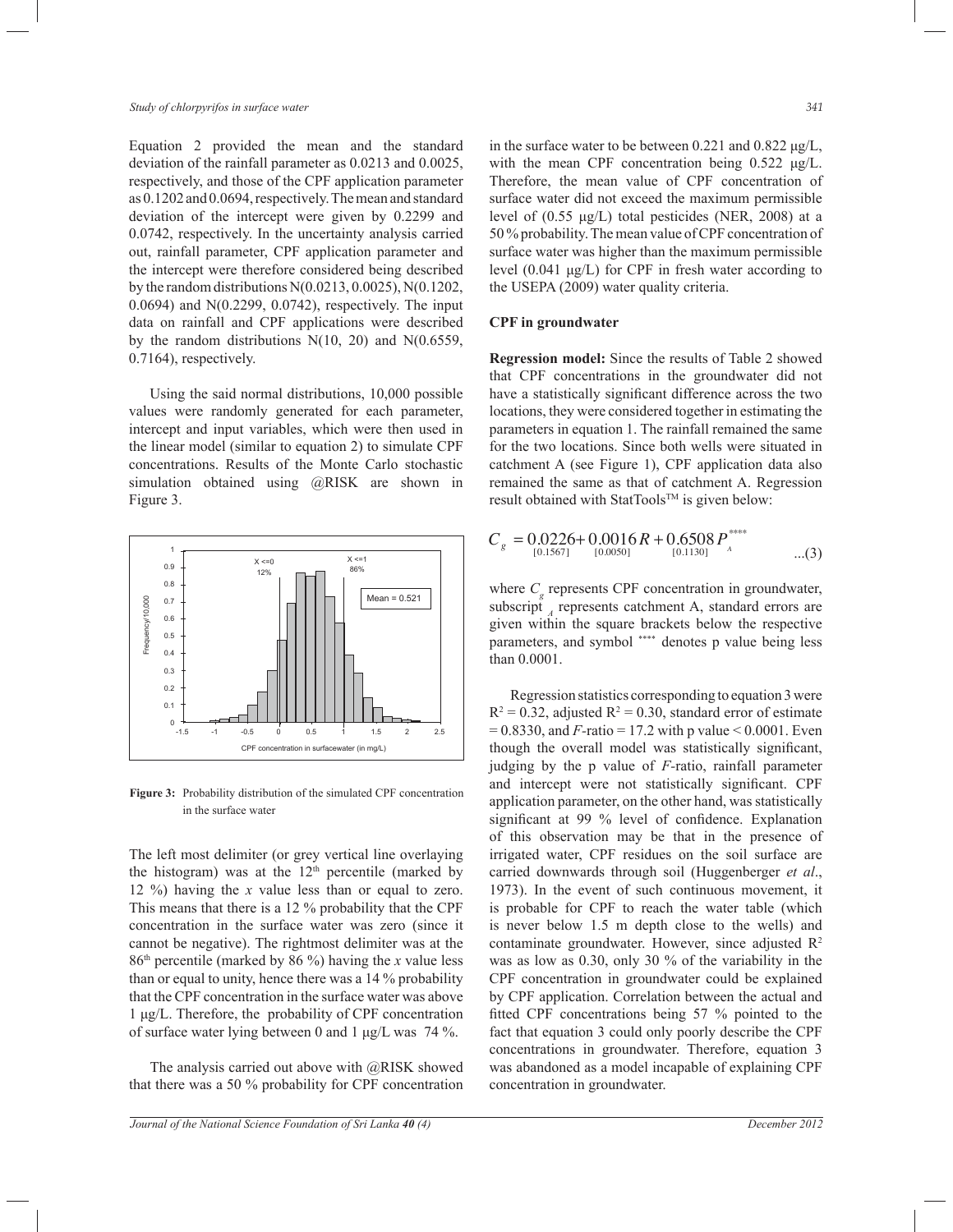**CPF mobility in soil:** As indicated in the preceding section, CPF contamination of groundwater may be explained by CPF applied in the field being transported through the soil to groundwater. In order to test the above hypothesis, the selected soil characteristics and the downward movement of CPF through soil at Site D (shown in Figure1) has been analysed up to 60 cm depth in soil, at 15 cm intervals (Menike *et al*., 2011). They demonstrated that CPF moves downward through soil up to 60 cm depth in about two days. According to the physical and chemical properties reported, the soil in the study area was acidic and the major part of the soil was identified as sand. The soil in the area being seriously deprived of organic fertilizers such as compost and/or manure, the organic matter content was low. These properties of the soil account for the low value (1.875 L/kg) of the sorption coefficient  $(K_d)$  of CPF in soil (Menike *et al*., 2011). Thus it was concluded that the above mentioned coherent features support the weak adsorption affinity of CPF to soil and may cause CPF to move downwards through the soil with relative ease, resulting in groundwater contamination.

 Since the pesticide application data were collected once in three days, regression analysis reported in the preceding section was repeated with the current and previous pesticide application data. The result obtained using StatTools™ is given below:

$$
C_{gt} = -0.1207 + 0.0019 R_t + 0.6378 P_{At}^{***} + 0.20591 R_{10.00491}^{0.00491} + 0.011491 R_{At}^{0.011491} + 0.2208 P_{A,t-1}^{**} - 0.0333 P_{A,t-2} \qquad ...(4)
$$

where  $C_{gt}$  represents CPF concentration in groundwater, subscript  $_{A}$  represents catchment A, standard errors are given within the square brackets below the respective parameters, and symbol \*\*\*\* denotes p value being less than 0.0001.

Where  $P_{\mu}$ , current cumulative pesticides application was the pesticides applied during the three days (previous  $2<sup>nd</sup>$  day to 4<sup>th</sup> day) prior to sampling and P<sub>*A, t-1*</sub> and P<sub>*A, t-2*</sub> are first lag value and second lag value of *PAt*, as explained earlier in this paper.

*R 2* , adjusted *R 2* , standard error of estimate and *F-*ratio values were 0.37, 0.33, 0.8237, and 12.9, respectively with p value < 0.0001. The correlation between the actual CPF concentration and the predicted CPF concentration was also increased to 60 %.

 The parameters and statistics of equation 4 were the same as equation 3, with the parameter of  $P_{\lambda}$  being highly significant as in equation 3. The added characteristic in

equation 4 was that the coefficient of the first lag value of  $P_{\alpha}$  and this was also statistically significant at 95 % level of confidence, whereas the second lag value was not statistically significant. This implies that CPF applied to the field within the last three days and six days can have a statistically significant effect on the  $C_g$ , but the latter is not affected by CPF applied nine days prior to sampling. These results corroborated the results of CPF mobility studies reported above.

# **CONCLUSION**

CPF was a widely used insecticide in the selected commercial grade vegetable cultivation area in Marassana. One of the objectives of this study was to estimate the CPF contamination of surface water and groundwater in the said area. Throughout the vegetable cultivation period from May - September, the selected surface water resource, Kiwullinda Oya stream and ground water resources were found to be positive for CPF, demonstrating that the surface water and groundwater were indeed contaminated with CPF.

 It is concluded that the CPF concentration across the two locations was not statistically significantly different. The proposed linear regression model was statistically accepted and demonstrated that the CPF concentration in the stream water varied with rainfall (99 % confidence limits) and with CPF application (90 % confidence limits). These findings established that the CPF applied on the field needed a carrier, such as rainfall, to take the CPF in to the surface water. This occurrence could be explained in the following way; when the CPF application is heavy, low adsorption affinity to soil leads to lingering free CPF within the soil that can be easily carried into the stream either *via* runoff or through leaching despite the low solubility of CPF in water. CPF may also enter the stream with soil that is carried by surface runoff at high rainfall intensities.

 A 1 mm of cumulative rainfall received in the catchments result in an increase of CPF concentration in surface water by 0.021 μg/L when the CPF application variable is held constant, and a 1 L of CPF (40 %) applied in the catchments cause an increase of CPF concentration in the surface water by 0.120 μg/L when the rainfall variable is held constant, provided similar geographical and climatic factors as the one reported in this study prevails.

 The probable uncertainty between the estimated parameters and true parameters was estimated using a suitable tool, the Monte Carlo stochastic simulation. The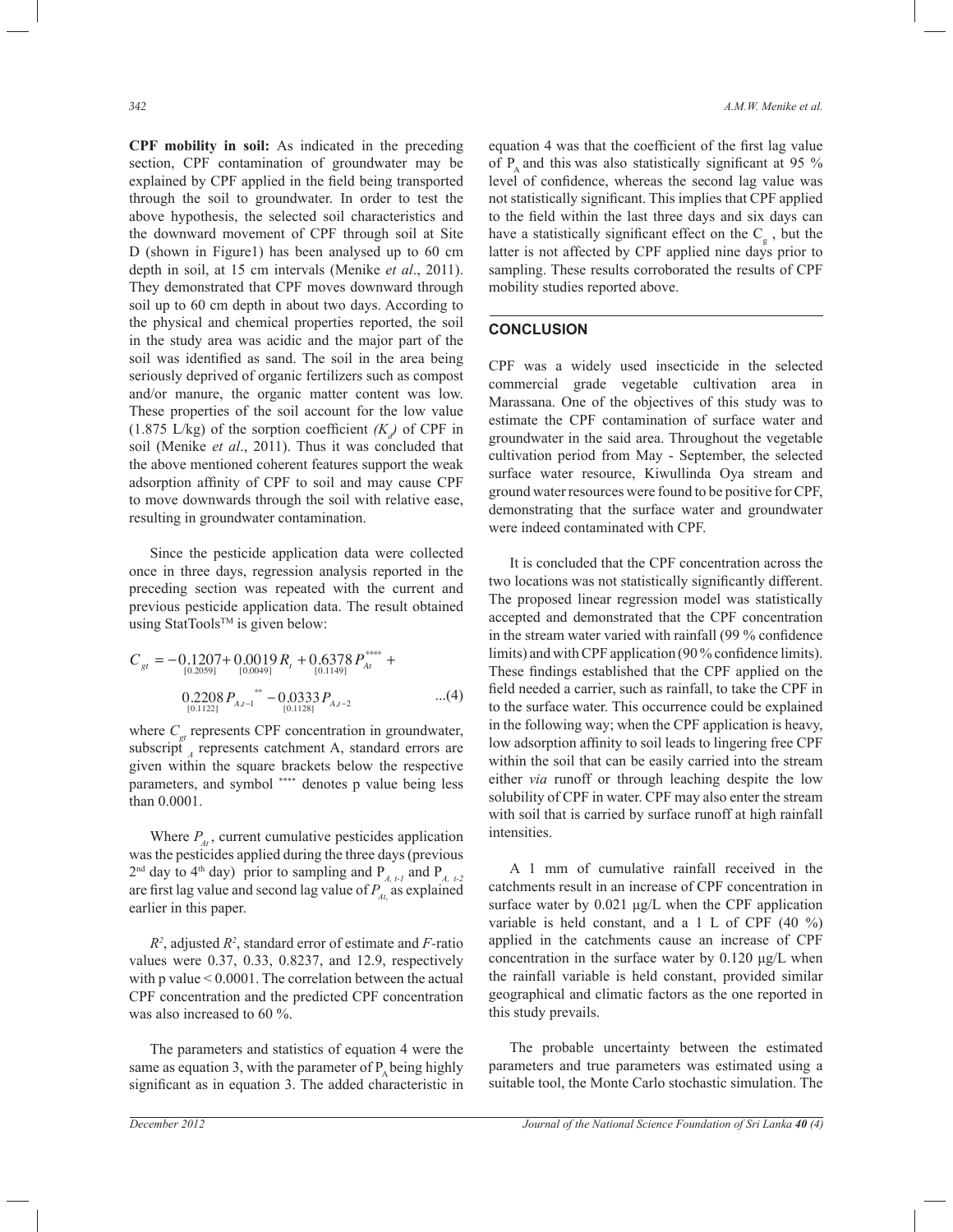results of the simulation show an 88 % probability that the CPF concentration in the surface water is more than 0 μg/L. It also shows that there was a 14 % probability that the CPF concentration in the surface water is above 1 μg/L. The probability of CPF concentration of stream water exceeding the maximum permissible level for total pesticides in freshwater (NER, 2008) was less than 50 %. The mean value was fairly larger than the maximum permissible level  $(0.041 \mu g/L)$  for CPF in fresh water according to the USEPA (2009) water quality criteria.

 CPF is transported through soil within a maximum of 6 days into ground water, as a result of low organic matter content and the sandy base soil structure. These results corroborated the results of regression analysis carried out with current and previous pesticide application data. The current cumulative application of CPF was highly significant at 99 % confidence level and the first lag value of the current cumulative pesticides application (which included the CPF applied from previous  $4<sup>th</sup>$  day to  $7<sup>th</sup>$  day) was significant at 95 % confidence level demonstrating the effect of these two factors on the CPF concentration of ground water.

 Results of this study demonstrated that for a given watershed, rainfall and CPF use are the two major factors controlling the dynamics of CPF transport into surface water, whereas CPF application, the soil structure, and soil organic matter content are the major factors controlling CPF transport into groundwater.

# **REFERENCE**

- 1. Aponso G.L.M., Manuweera G.K., Anderson K. & Tinsley I.J. (2002). Exposure and risk assessment for farmers occupationally exposed to CPF. *Annals of the Sri Lanka Department of Agriculture* **4:** 233 − 244.
- 2. Barbash J.E., Thelin G.P., Kolpin D.W. & Gilliom R.J. (2001). Major herbicides in ground water: results from the national water quality assessment. *Journal of Environmental Quality* **30**: 831 − 845.
- 3. Bassett M.V., Wendelken S.C., Dattilio T.A., Pepich B.V. & Munch D.J. (2000). Determination of phenylurea compounds in drinking water by solid phase extraction and high performance liquid chromatography with UV detection, *Method 532, revision* 1. Office of Ground Water and Drinking Water, US Environment Protection Agency, Ohio, USA.
- 4. Chai L.K., Mohd-Tahir N. & Hansen H.C.B. (2009). Dissipation of acephate, chlorpyrifos, cypermethrin and their metabolites in a humid-tropical vegetable production system. *Pest Management Science* **65**(2):189 –196.
- 5. Claver A., Ormad P., Luisguez R. & Ovelleiro L. (2006). Study of the presence of pesticides in surface waters in the Ebro river basin (Spain). *Chemosphere* **64**: 1437 –1443.
- 
- 6. Collaborative International Pesticides Analytical Council (CIPAC) (1985). *Handbook 1C*, pp. 2028 − 2031. Collaborative International Pesticides Analytical Council, Harpenden, UK.
- 7. Dinham B. (2005). Prolonged exposure to some agricultural pesticides may increase the risk of lung cancer in agricultural workers. *Evidence-Based Healthcare and Public Health* **9**:  $203 - 205$
- 8. Fenelon J.M. & Moore R.C. (1998). Transport of agrichemicals to ground and surface water in a small central Indiana watershed. *Journal of Environmental Quality* **27**: 884 − 894.
- 9. Gebremariam S.Y. (2011). Mineralization, sorption and desorption of chlorpyrifos in aquatic sediments and soils. *PhD thesis*, Department of Civil and Environmental Engineering, Washington State University, Washington DC, USA.
- 10. Huggenberger F., Letey J.J. & Farmer W.J. (1973). Adsorption and mobility of pesticides in soil. *California Agriculture* **27** (2): 8 − 10.
- 11. Jergentz S., Mugni H., Bonetto C. & Schulz R. (2005). Assessment of insecticide contamination in runoff and stream water of small agricultural streams in the main soybean area of Argentina. *Chemosphere* **61**: 817 − 826.
- 12. Korth W. & Foster S. (1998). Method for collection preservation and analysis of water samples for agricultural chemicals (pesticides) used in the Murrumbidgee irrigation area, *Technical Report 11/98.* CSIRO Land and Water, Griffith, Australia.
- 13. Kreuger J. & Törnqvist L. (2008). Multiple regression analysis of pesticide occurrence in stream flow related to pesticide properties and quantities. *Environmental Toxicology and Chemistry* **27**(2): 288 − 298.
- 14. Leiguo Nordmark C., Spurlock F., Johnson B., Linyingli Lee J.M. & Goh A. (2004). Characterizing dependence of pesticide load in surface water on precipitation and pesticide use for the Sacramento River watershed. *Environmental Science and Technology* **38**: 3842 − 3852.
- 15. Leu C., Singer H., Muller S.R., Schwarzenbach R.P. & Stamm C. (2005). Comparison of atrazine losses in three small headwater catchments. *Journal of Environmental Quality* **34**: 1873 − 1882.
- 16. Menon P., Gopal M. & Parsad R. (2005). Effects of CPF and quinalphos on dehydrogenase activities and reduction of Fe3+ in the soils of two semi-arid fields of tropical India. *Agriculture, Ecosystems and Environment* **108**: 73 − 83.
- 17. Menike A.M.W., Kalpage C.S. & Shanthini R. (2007). Cross-sectional assessment of CPF in a small stream running through a densely cultivated area in Kandy district. *Proceedings of the Peradeniya University Research Sessions* **12**(II): 196 − 198.
- 18. Menike A.M.W., Kalpage C.S. & Shanthini R. (2008). Study of insecticide CPF pollution in the Kiwullinda Oya. *Proceedings of the Peradeniya University Research Sessions* **13**(II): 211 − 213.
- 19. Menike A.M.W., Kalpage C.S., Shanthini R. & Karunarathna D.G.G.P. (2011). Analysis of CPF in soil at Marassana vegetable cultivation area. *IESL Transactions* **l**  (Part B): 398 − 405.